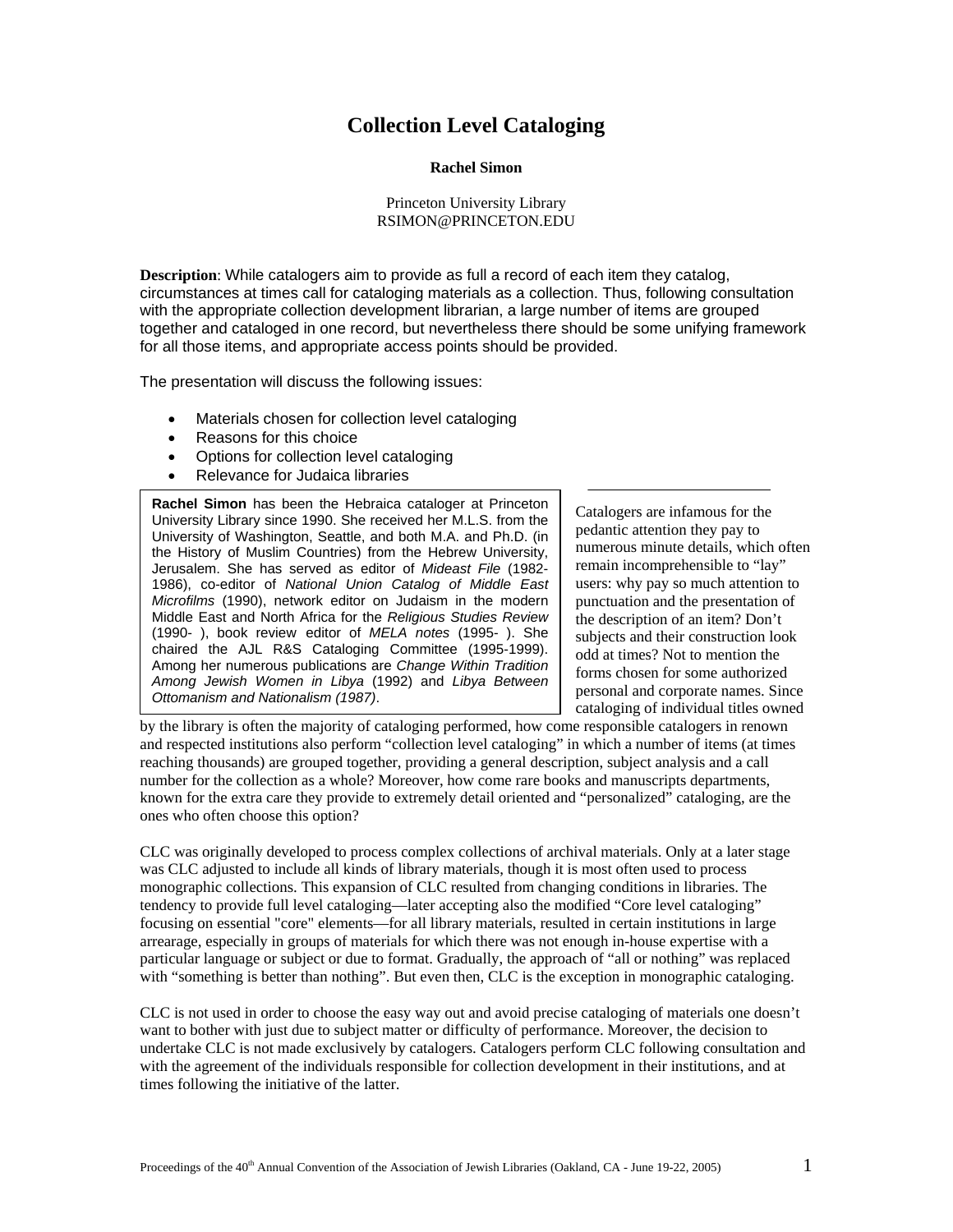CLC is chosen when it is believed that a group of individual items will be better represented as a collection rather than as separate items. Materials chosen for CLC can be of the following:

- Materials outside the main collection interests of the institution
- Materials in lesser known languages
- Small format publications on a specific topic
- Small format publications by a specific individual author or corporate body
- Manuscript collections that should remain together (e.g., donor's request, correspondence of an individual or corporate body)

Thus, not surprisingly, maybe the majority of CLC is performed by RB&M departments, which are otherwise known for their attention to detail in description and subject analysis.

Grouping can be based on various criteria; for example:

*Subject*

Women in Brazil *Originating organization* European Commission of Human Rights (Reports & cases) *Originating country*  Egyptian pamphlets American political materials *Author/subject* Studies on the Napoleonic era by Fernand Emile Beaucour *Format* 

Arabic textbooks used in the Gaza Strip

Arabic readers

*Literary form* 

Modern Arabic poetry / [country ] Modern Russian poetry, female authors / years Pre-1979 Persian periodicals and newspapers

## S*pecial collections at RBSC*

Collection of exhibition brochures published by exhibitors Collection of book and manuscripts catalogs published collectors, owners, publishers

CLC usually includes the following elements:

- Collective title provided by the cataloger
- Publication date or range of dates
- Accurate or approximate number of items in the collection
- Detailed contents note when feasible or a general description of the contents
- Subject analysis for the collection as a whole
- Added entries for the main authors and corporate bodies
- Call number for the collection as a whole